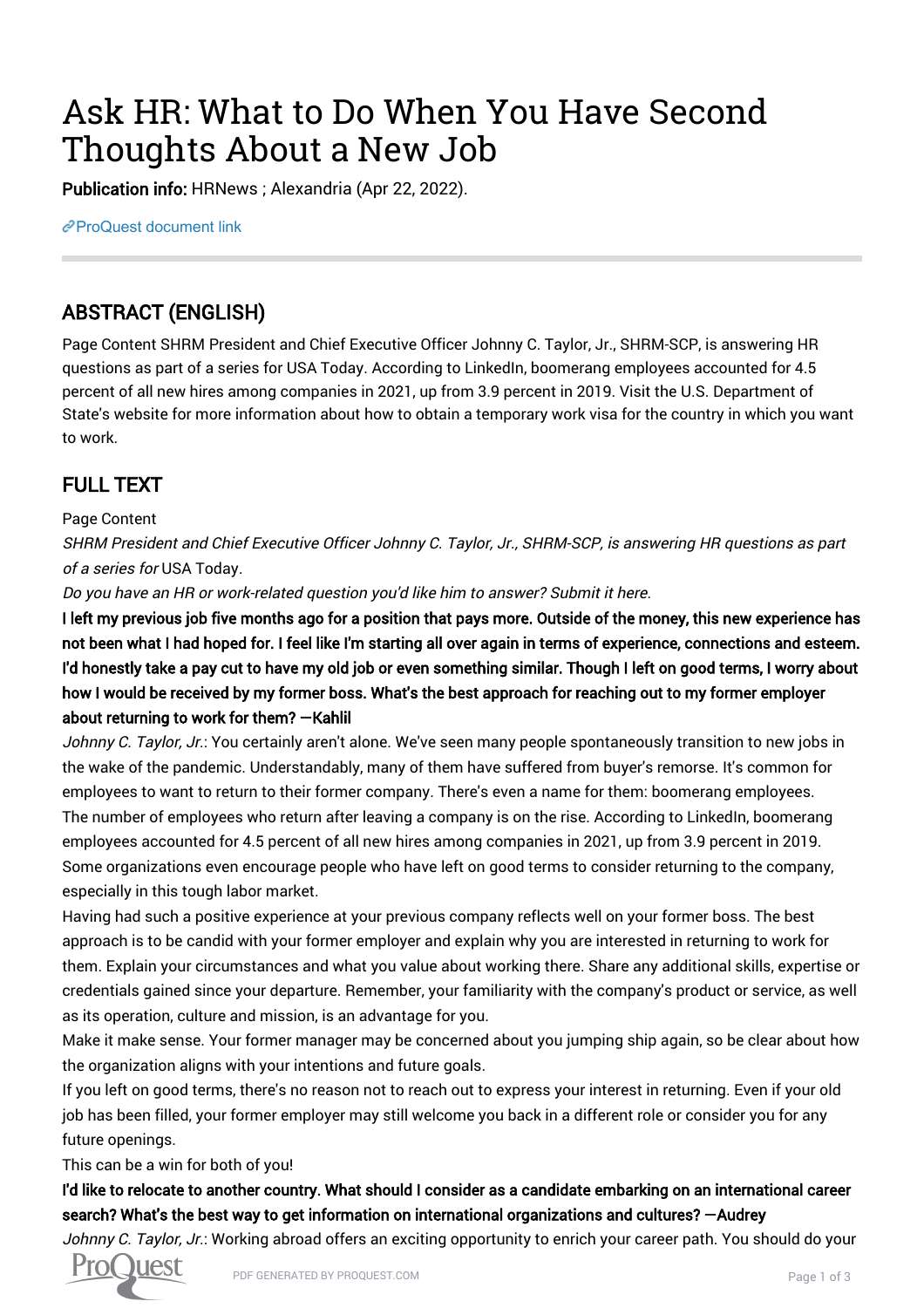due diligence to discover the best opportunity for you. There are several elements to consider when contemplating whether to relocate to and work in another country. Primarily, you must decide where you want to go, what you want to do and what it will take to get there. Gathering information on international organizations and cultures requires research and networking.

Seek out recruitment sites for international careers where you can learn about the organizations and then research specific countries. Not every country is abounding with job opportunities or with life experience comparable to what you may have become accustomed to. Or, a vastly different life experience may be exactly what you are looking for. Either way, researching what you want to experience and what you may be willing to sacrifice to live in certain places will be critical.

Research the different cultures and languages and, if feasible, visit those areas. You may even be able to lean into your previous cultural or language exposure. It may be time to dust off your college French or your middle-school Spanish. Depending on your proficiency, your foreign language skills may come in handy.

The people you know could be a valuable resource in your search. Just like job hunting in the States, let your network know you are willing and available for work in your intended fields and countries. Contact your alumni associations, present or former employers, friends, family members, mentors, coaches and any networking organizations to which you may be connected. Your network can offer insights to help refine your options. They can also help you collect information on international organizations and cultures. Some may even offer a direct connection to a prospective employer.

Global organizations might be the most accessible bridge to working abroad. Some U.S. companies have offices around the world, so it may be easier to start with U.S.-based global companies first or global companies with a significant U.S. presence.

After selecting a position and location, you should prepare for the next steps. Tailor your cover letter and resume to the culture and language of your targeted locations. Understand the visa process of where you want to work. Visit the U.S. Department of State's website for more information about how to obtain a temporary work visa for the country in which you want to work.

No matter where your career journey takes you, I hope the experience is enriching and fulfilling.

## DETAILS

| Subject:                       | International organizations; Careers; Employers; Job hunting; Employees |
|--------------------------------|-------------------------------------------------------------------------|
| <b>Business indexing term:</b> | Subject: Careers Employers Job hunting Employees                        |
| Location:                      | United States-US                                                        |
| <b>Publication title:</b>      | <b>HRNews</b> ; Alexandria                                              |
| <b>Publication year:</b>       | 2022                                                                    |
| <b>Publication date:</b>       | Apr 22, 2022                                                            |
| Section:                       | Organizational & Employee Development                                   |
| <b>Publisher:</b>              | Society for Human Resource Management                                   |
| Place of publication:          | Alexandria                                                              |
| <b>Country of publication:</b> | United States, Alexandria                                               |